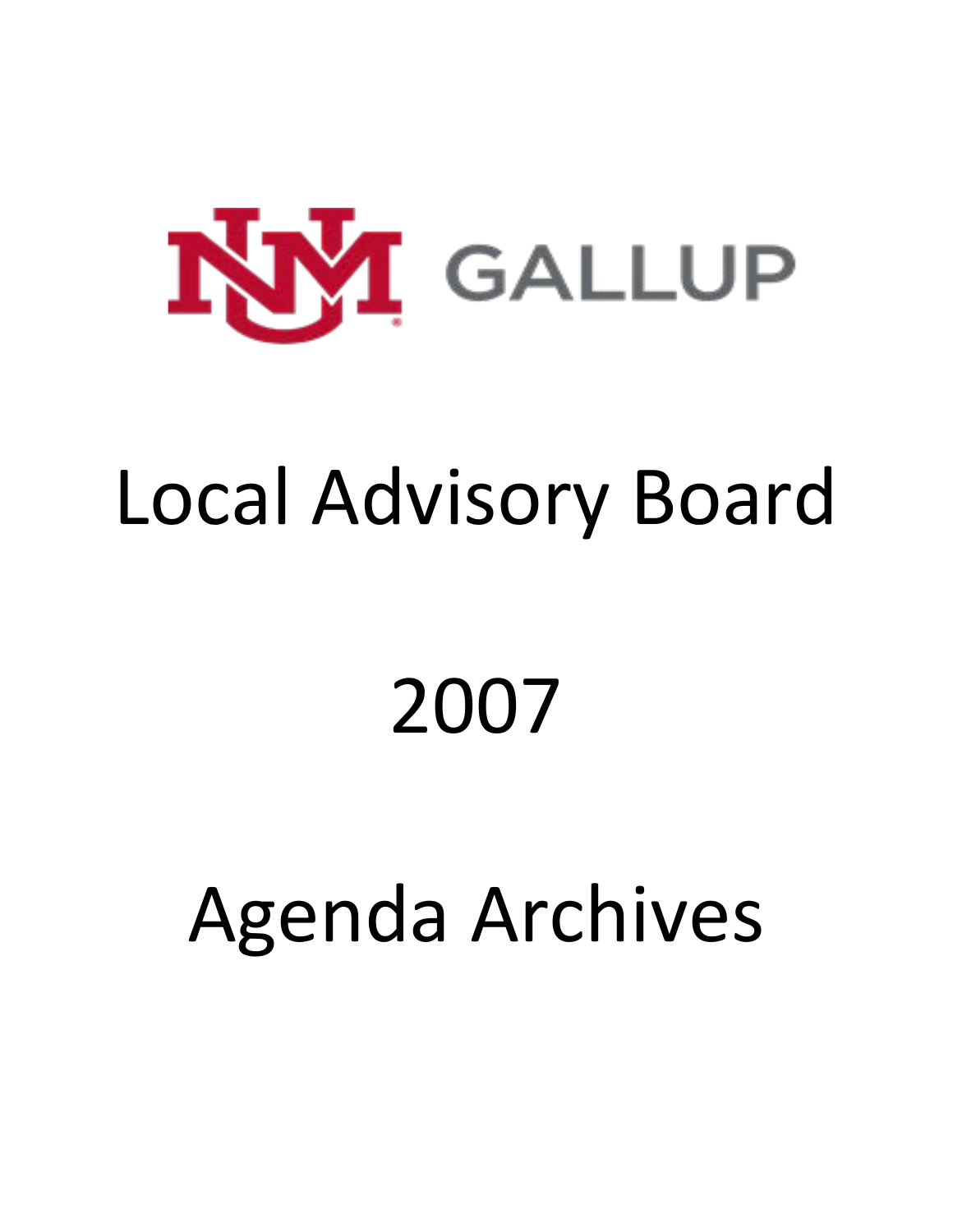|                                                                                                                                                                         | AGENDA                                                                                                                                                                                                                                                                                                                                                                                                            |                                                                                                                                                                                                                                                                      |
|-------------------------------------------------------------------------------------------------------------------------------------------------------------------------|-------------------------------------------------------------------------------------------------------------------------------------------------------------------------------------------------------------------------------------------------------------------------------------------------------------------------------------------------------------------------------------------------------------------|----------------------------------------------------------------------------------------------------------------------------------------------------------------------------------------------------------------------------------------------------------------------|
| Wednesday, January 24, 2007<br>Six O'clock PM                                                                                                                           |                                                                                                                                                                                                                                                                                                                                                                                                                   | Gallup                                                                                                                                                                                                                                                               |
| I.                                                                                                                                                                      | <b>MEETING CALL TO ORDER</b>                                                                                                                                                                                                                                                                                                                                                                                      | Chair                                                                                                                                                                                                                                                                |
| II.                                                                                                                                                                     | <b>ROLL CALL</b>                                                                                                                                                                                                                                                                                                                                                                                                  | <b>Recording Secretary</b>                                                                                                                                                                                                                                           |
| III.                                                                                                                                                                    | <b>PUBLIC INPUT</b> (15 minutes maximum)                                                                                                                                                                                                                                                                                                                                                                          |                                                                                                                                                                                                                                                                      |
| IV.                                                                                                                                                                     | <b>INTRODUCTIONS</b><br><b>CCTE Culinary Arts Students</b>                                                                                                                                                                                                                                                                                                                                                        | Dr. Beth Miller                                                                                                                                                                                                                                                      |
| Action<br>V.                                                                                                                                                            | <b>APPROVAL OF AGENDA</b><br>Additions to the Agenda                                                                                                                                                                                                                                                                                                                                                              | Chair                                                                                                                                                                                                                                                                |
| VI.<br>Action                                                                                                                                                           | <b>BOARD BUSINESS</b><br>Adoption of November 15, 2006, Board Minutes                                                                                                                                                                                                                                                                                                                                             | Chair                                                                                                                                                                                                                                                                |
| VII.                                                                                                                                                                    | <b>BOARD EDUCATION</b><br><b>AQIP - Campus Dialogue</b><br>А.<br>Local Board Code of Ethics #4<br>В.<br>law                                                                                                                                                                                                                                                                                                       | Goal 1<br>Robert Hoffman<br>Goal 3<br>Gloria deCruz<br>Avoid speaking on behalf of the Board except at those times when the Board, by official action,<br>authorizes me to do so, and respect the confidentiality of information that is privileged under applicable |
| VIII.<br>Information<br>Information<br>Information<br>Information<br>Information<br>Information<br>Information<br>Information<br>Information                            | <b>DIVISION/DEPARTMENT REPORTS</b><br>A.<br>Dean of Instruction<br>Director of Student Services<br>В.<br>C.<br><b>Director of Business Operations</b><br><b>Director of Community Affairs</b><br>D.<br>Е.<br>Manager of Physical Plant and Facilities<br>F.<br>Manager of Information Technology<br>G.<br><b>Nursing</b><br><b>CCTE</b><br>Н.<br><b>MCHS</b><br>I.                                                | <b>Dr.Christine Marlow</b><br>Interim Dr. Beth Miller<br><b>Clint Ewell</b><br>Larry Sanderson<br>Ron Petranovich<br><b>Jim Blackshear</b><br><b>Kathy Head</b><br>Ann Jarvis<br><b>Wally Feldman</b>                                                                |
| IX.<br>Information<br>Information<br>Information<br>Information                                                                                                         | <b>EXECUTIVE DIRECTOR'S REPORT</b><br><b>Update Director Student Services</b><br>А.<br><b>Fair Share</b><br>В.<br>$C_{\cdot}$<br><b>Rad Tech Curriculum</b><br>Enrollment<br>D.                                                                                                                                                                                                                                   | Dr. Beth Miller<br>Goal 3                                                                                                                                                                                                                                            |
| Information<br>Information<br>Information<br>Information<br>Information<br>Information<br>Information<br>Information<br>Information<br>Information<br>Information<br>Х. | <b>AtD Strategy Initiative</b><br>Е.<br>F.<br><b>RCCA Conference</b><br>G. New Construction Update<br><b>Health Careers</b><br>i.<br><b>Other Project Planning</b><br>ii.<br>Legislative Information (Left Pocket of Folder)<br>Η.<br>Board Election - February 6<br>L.<br><b>Candidate Debate</b><br>i.<br><b>MCHS</b><br>J.<br><b>CCTE</b><br>K. .<br>Other items may be reported.<br>L.<br><b>OLD BUSINESS</b> | Goal 1                                                                                                                                                                                                                                                               |
| Information<br>XI.                                                                                                                                                      | Monthly Financial and Grants Update (Binder)<br><b>NEW BUSINESS</b><br>None                                                                                                                                                                                                                                                                                                                                       | Clint Ewell<br>Goal 1                                                                                                                                                                                                                                                |

**XII. ADJOURNMENT** 

**If you are an individual with a disability who is in need of a reader, amplifier, qualified language interpreter, or any other form of auxiliary aid or service to attend or participate in the meeting, please contact the Executive Director's Office (505-863-7501) as soon as possible. Public documents, including the agenda and minutes, can be provided in various accessible formats. Please contact the Executive Director's Office if a summary or other type of accessible format is needed.**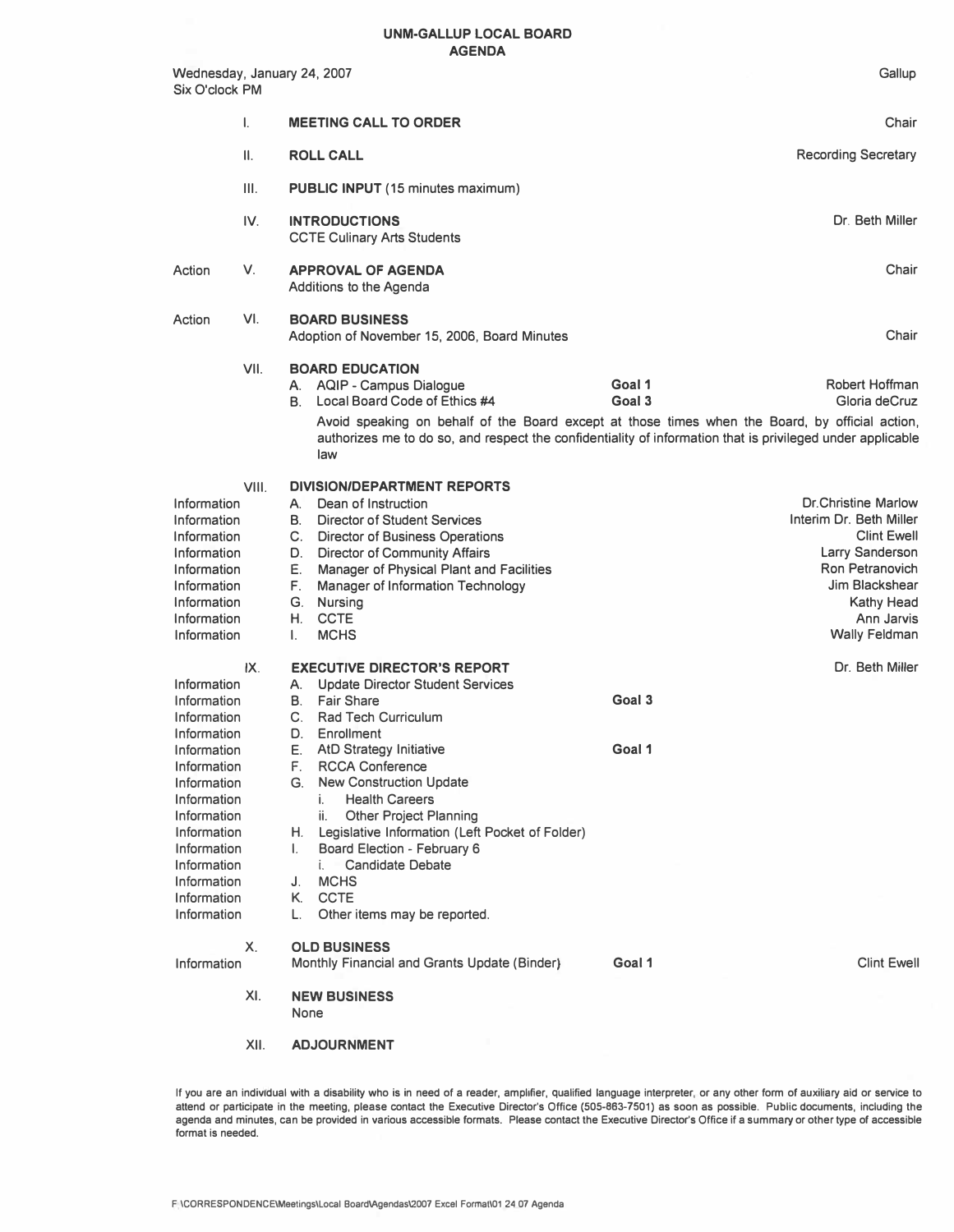# **UNM-GALLUP LOCAL BOARD**

|                            |       | AGENDA                                                                                                                                                                                                                           |                                          |
|----------------------------|-------|----------------------------------------------------------------------------------------------------------------------------------------------------------------------------------------------------------------------------------|------------------------------------------|
| Six O'clock PM             |       | Wednesday, February 28, 2007                                                                                                                                                                                                     | Zuni                                     |
|                            | I.    | <b>MEETING CALL TO ORDER</b>                                                                                                                                                                                                     | Chair                                    |
|                            | ΙΙ.   | <b>ROLL CALL</b>                                                                                                                                                                                                                 | <b>Recording Secretary</b>               |
|                            | III.  | <b>PUBLIC INPUT</b> (15 minutes maximum)                                                                                                                                                                                         |                                          |
|                            | IV.   |                                                                                                                                                                                                                                  |                                          |
|                            |       | <b>INTRODUCTIONS</b><br>Duane Brown, Modrall, Sperling, Roehl, Harris & Sisk, P.A.                                                                                                                                               | Dr. Beth Miller                          |
| Action                     | V.    | <b>APPROVAL OF AGENDA</b>                                                                                                                                                                                                        | Chair                                    |
|                            |       | Additions to the Agenda                                                                                                                                                                                                          |                                          |
| Action                     | VI.   | <b>BOARD BUSINESS</b>                                                                                                                                                                                                            |                                          |
|                            |       | Adoption of January 24, 2006, Board Minutes                                                                                                                                                                                      | Chair                                    |
|                            | VII.  | <b>BOARD EDUCATION</b><br>Local Board Code of Ethics #5<br>Goal 3                                                                                                                                                                | <b>Brett Newberry</b>                    |
|                            |       | Upgrade my performance as a Board member by informing myself about current educational issues by                                                                                                                                 |                                          |
|                            |       | individual study and through participation in programs provided by the State and National Community<br>College Trustees Associations, and by engaging in a regular and ongoing process of training and<br>continuous improvement |                                          |
|                            | VIII. | <b>DIVISION/DEPARTMENT REPORTS</b>                                                                                                                                                                                               |                                          |
| Information                |       | Dean of Instruction<br>А.                                                                                                                                                                                                        | Dr. Christine Marlow                     |
| Information<br>Information |       | В.<br>Director of Student Services<br>C.<br>Director of Business Operations                                                                                                                                                      | Interim Dr. Beth Miller<br>Clint Ewell   |
| Information                |       | Director of Community Affairs<br>D.                                                                                                                                                                                              | Larry Sanderson                          |
| Information                |       | Е.<br>Manager of Physical Plant and Facilities                                                                                                                                                                                   | Ron Petranovich                          |
| Information                |       | F.<br>Manager of Information Technology                                                                                                                                                                                          | Jim Blackshear                           |
| Information                |       | G.<br>Nursing                                                                                                                                                                                                                    | Kathy Head                               |
| Information<br>Information |       | Η.<br><b>CCTE</b><br><b>MCHS</b><br>I.                                                                                                                                                                                           | Ann Jarvis<br><b>Wally Feldman</b>       |
|                            | IX.   | <b>EXECUTIVE DIRECTOR'S REPORT</b>                                                                                                                                                                                               | Dr. Beth Miller                          |
| Information                |       | <b>Update Director Student Services</b><br>А.                                                                                                                                                                                    |                                          |
| Information                |       | <b>RCCA Conference</b><br>В.                                                                                                                                                                                                     |                                          |
| Information                |       | C.<br><b>New Construction Update</b>                                                                                                                                                                                             |                                          |
| Information<br>Information |       | <b>Health Careers</b><br>i.<br>ii.<br><b>Other Project Planning</b>                                                                                                                                                              |                                          |
| <b>Information</b>         |       | D. Legislative Update                                                                                                                                                                                                            |                                          |
| Information                |       | <b>Dual Enrollment</b><br>i.                                                                                                                                                                                                     |                                          |
| Information                |       | ii.<br><b>Faculty Endowments</b>                                                                                                                                                                                                 |                                          |
| Information                |       | iii.<br><b>Capital Outlay Projects</b>                                                                                                                                                                                           |                                          |
| Information<br>Information |       | a. Technical Center/ Classroom Building<br><b>Ceremonial Archives</b><br>b.                                                                                                                                                      |                                          |
| Information                |       | Entrepreneurship<br>C.                                                                                                                                                                                                           |                                          |
| Information                |       | Zuni CAD Lab<br>d.                                                                                                                                                                                                               |                                          |
|                            |       | HB <sub>2</sub><br>е.                                                                                                                                                                                                            |                                          |
| Information                |       | MIT<br>iv.                                                                                                                                                                                                                       |                                          |
| Information<br>Information |       | All State Academic Team Day at Legislature<br>Е.<br>F.<br>Enrollment Summit - March 9                                                                                                                                            |                                          |
| Information                |       | <b>Board Election</b><br>G.                                                                                                                                                                                                      |                                          |
| Information                |       | New Member Orientation - March 23<br>İ.                                                                                                                                                                                          |                                          |
| Information                |       | Other items may be reported.<br>Η.                                                                                                                                                                                               |                                          |
| Information                | Х.    | <b>OLD BUSINESS</b><br>Goal 1<br>Monthly Financial and Grants Update (Binder)                                                                                                                                                    | <b>Clint Ewell</b>                       |
|                            | XI.   | <b>NEW BUSINESS</b>                                                                                                                                                                                                              |                                          |
| Action                     |       | Resolution - Notice of Bond Sale<br>Α.                                                                                                                                                                                           | Duane Brown                              |
| Action<br>Action           |       | 2008 Tuition Increase<br>В.<br>C.<br>2008 Student Fees                                                                                                                                                                           | <b>Clint Ewell</b><br><b>Clint Ewell</b> |
| Action                     |       | Preliminary 2008 Budget<br>D.                                                                                                                                                                                                    | <b>Clint Ewell</b>                       |
| Action                     |       | Approval of Operating Agreement<br>Е.                                                                                                                                                                                            | <b>Beth Miller</b>                       |
| Information XII.           |       | <b>EXECUTIVE SESSION</b><br>Limited Personnel Issue Section 10-15-1-H.(2) NMSA 1978                                                                                                                                              |                                          |
| Action                     | XIII. | <b>ADJOURNMENT</b>                                                                                                                                                                                                               |                                          |

If you are an individual with a disability who is in need of a reader, amplifier, qualified language interpreter, or any other form of auxiliary aid or service to attend or participate in the meeting, please contact the Ex agenda and minutes, can be provided in various accessible formats. Please contact the Executive Director's Office if a summary or other type of accessible format is needed. Executive Session pursuant to NM Open Meeting Act; Personnel Matter, Section 10-15-1-H.(2) NMSA 1978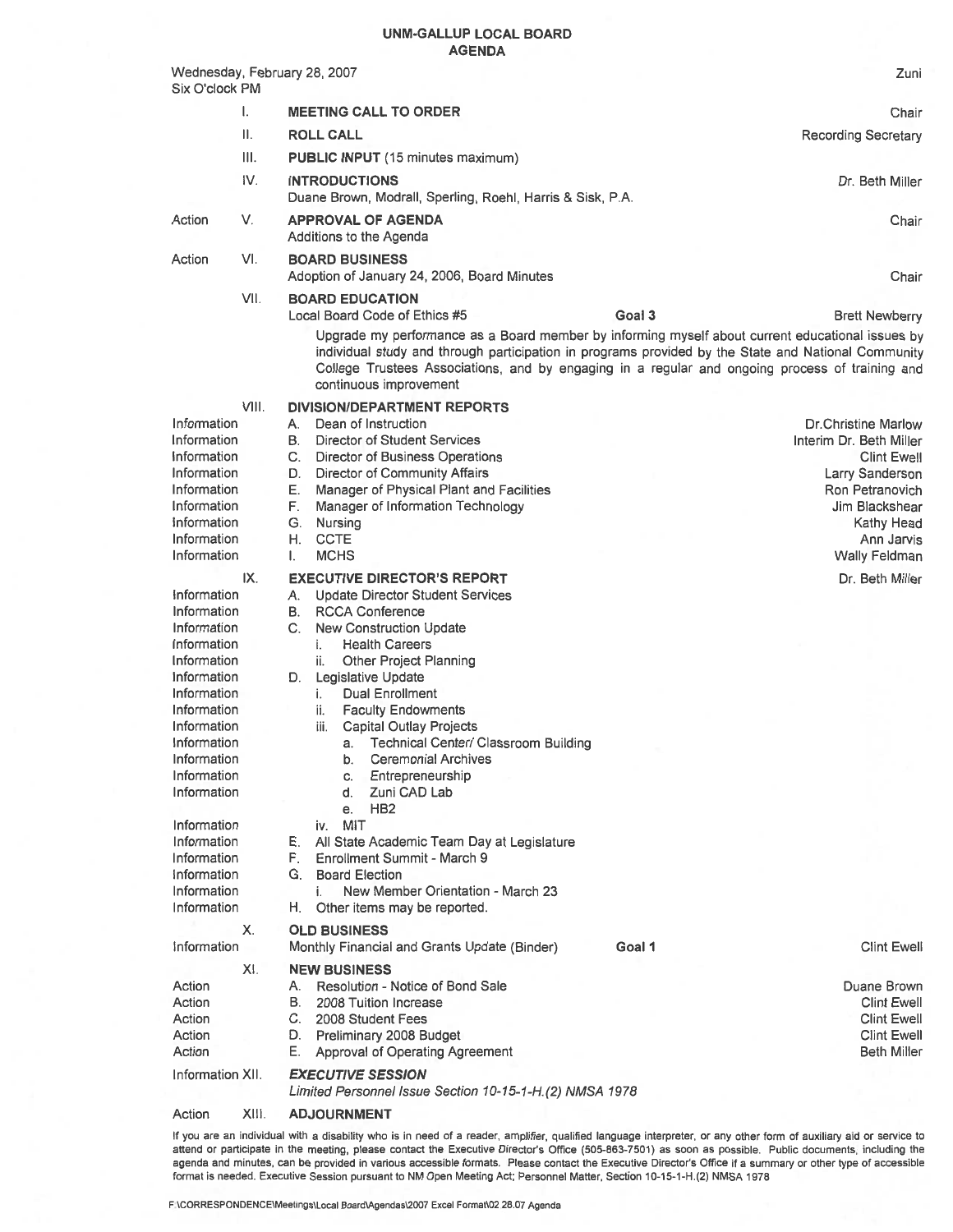#### **UNM-GALLUP LOCAL BOARD AGENDA**

| Wednesday, March 28, 2007<br>Six O'clock PM |       |                                                                                                                                                                                                                                                                                                                  | Gallup                                   |
|---------------------------------------------|-------|------------------------------------------------------------------------------------------------------------------------------------------------------------------------------------------------------------------------------------------------------------------------------------------------------------------|------------------------------------------|
|                                             | I.    | <b>MEETING CALL TO ORDER</b>                                                                                                                                                                                                                                                                                     | Chair                                    |
|                                             | 11.   | <b>ROLL CALL</b>                                                                                                                                                                                                                                                                                                 | <b>Recording Secretary</b>               |
|                                             | III.  | <b>PUBLIC INPUT</b> (15 minutes maximum)                                                                                                                                                                                                                                                                         |                                          |
|                                             | IV.   | <b>INTRODUCTIONS</b><br>Judge Kenneth Howard, Jr.<br>А.<br>Virginia Chavez<br>В.<br>C.<br><b>Frances Becenti</b><br><b>Theresa Dowling</b><br>D.                                                                                                                                                                 | Dr. Beth Miller                          |
|                                             | V.    | <b>OATH OF OFFICE</b>                                                                                                                                                                                                                                                                                            | Judge Howard                             |
| Action                                      | VI.   | <b>APPROVAL OF AGENDA</b><br>Additions to the Agenda                                                                                                                                                                                                                                                             | Chair                                    |
| Action                                      | VII.  | <b>BOARD BUSINESS</b><br>Adoption of February 28, 2007 Board Minutes                                                                                                                                                                                                                                             | Chair                                    |
|                                             | VIII. | <b>BOARD EDUCATION</b><br>Local Board Code of Ethics #6<br>Goal 3                                                                                                                                                                                                                                                |                                          |
|                                             | IX.   | Support the employment of those persons best qualified to serve as school faculty and staff and make<br>every effort to ascertain that all employees are properly remunerated for their services and that they are<br>dealt with fairly in the performance of their duties<br><b>DIVISION/DEPARTMENT REPORTS</b> |                                          |
| Information                                 |       | Dean of Instruction<br>А.                                                                                                                                                                                                                                                                                        | Dr. Christine Marlow                     |
| Information                                 |       | В.<br>Director of Student Services                                                                                                                                                                                                                                                                               | Interim Dr. Beth Miller                  |
| Information                                 |       | C. Director of Business Operations                                                                                                                                                                                                                                                                               | <b>Clint Ewell</b>                       |
| Information                                 |       | <b>Director of Community Affairs</b><br>D.                                                                                                                                                                                                                                                                       | Larry Sanderson                          |
| Information<br>Information                  |       | Е.<br>Manager of Physical Plant and Facilities<br>F.<br>Manager of Information Technology                                                                                                                                                                                                                        | <b>Ron Petranovich</b><br>Jim Blackshear |
| Information                                 |       | G.<br><b>Nursing</b>                                                                                                                                                                                                                                                                                             | <b>Kathy Head</b>                        |
| Information                                 |       | <b>CCTE</b><br>Н.                                                                                                                                                                                                                                                                                                | Ann Jarvis                               |
| Information                                 |       | <b>MCHS</b><br>L.                                                                                                                                                                                                                                                                                                | <b>Wally Feldman</b>                     |
|                                             | Х.    | <b>EXECUTIVE DIRECTOR'S REPORT</b>                                                                                                                                                                                                                                                                               | Dr. Beth Miller                          |
| Information                                 |       | А.<br><b>Update Director Student Services</b>                                                                                                                                                                                                                                                                    |                                          |
| Information                                 |       | <b>Enrollment Summit</b><br>Goal 1<br>В.                                                                                                                                                                                                                                                                         |                                          |
| Information                                 |       | C.<br><b>Legislative Update</b>                                                                                                                                                                                                                                                                                  |                                          |
| Information                                 |       | i.<br><b>Dual Enrollment</b>                                                                                                                                                                                                                                                                                     |                                          |
| Information                                 |       | <b>Faculty Endowments</b><br>ii.                                                                                                                                                                                                                                                                                 |                                          |
| Information                                 |       | <b>Capital Outlay Projects</b><br>iii.<br><b>Technical Center/ Classroom Building</b>                                                                                                                                                                                                                            |                                          |
| Information<br>Information                  |       | a.<br><b>Ceremonial Archives</b><br>b.                                                                                                                                                                                                                                                                           |                                          |
| Information                                 |       | Entrepreneurship<br>C.                                                                                                                                                                                                                                                                                           |                                          |
| Information                                 |       | Zuni CAD Lab<br>d.                                                                                                                                                                                                                                                                                               |                                          |
| Information                                 |       | HB <sub>2</sub><br>e.                                                                                                                                                                                                                                                                                            |                                          |
| Information                                 |       | <b>MIT</b><br>iv.                                                                                                                                                                                                                                                                                                |                                          |
| Information                                 |       | D. New Construction Update                                                                                                                                                                                                                                                                                       |                                          |
| Information                                 |       | <b>Health Careers</b><br>i.                                                                                                                                                                                                                                                                                      |                                          |
| Information                                 |       | ii.<br><b>Other Project Planning</b>                                                                                                                                                                                                                                                                             |                                          |
| Information                                 |       | Other items may be reported.<br>Е.                                                                                                                                                                                                                                                                               |                                          |
|                                             | XI.   | <b>OLD BUSINESS</b>                                                                                                                                                                                                                                                                                              |                                          |
| Information                                 |       | Monthly Financial and Grants Update (Binder)<br>Goal 1                                                                                                                                                                                                                                                           | <b>Clint Ewell</b>                       |
|                                             | XII.  | <b>NEW BUSINESS</b>                                                                                                                                                                                                                                                                                              |                                          |
| Action<br>Information                       |       | <b>Election of Officers</b><br>A.<br><b>Board Retreat</b><br>В.                                                                                                                                                                                                                                                  | Board<br>Dr. Miller                      |
| Information                                 |       | Board Education Retreat - April 28 or May 19<br>İ.                                                                                                                                                                                                                                                               |                                          |
| Information                                 |       | Annual Planning Retreat - July 14<br>Ħ.                                                                                                                                                                                                                                                                          |                                          |
| Action                                      |       | C. Approval of 2008 Budget                                                                                                                                                                                                                                                                                       |                                          |
|                                             | XIII. | ADDITIONAL ITEMS PLACED ON THE AGENDA                                                                                                                                                                                                                                                                            |                                          |
|                                             | XIV.  | <b>ADJOURN FOR EXECUTIVE SESSION</b>                                                                                                                                                                                                                                                                             |                                          |
|                                             | XV.   | <b>EXECUTIVE SESSION</b>                                                                                                                                                                                                                                                                                         |                                          |
|                                             |       | Limited Personnel Issue Section 10-15-1-H.(2) NMSA 1978                                                                                                                                                                                                                                                          |                                          |
|                                             | XVI.  | <b>RECONVENE FROM EXECUTIVE SESSION</b>                                                                                                                                                                                                                                                                          |                                          |

**XVII. ADJOURNMENT** 

If you are an individual with a disability who is in need of a reader, amplifier, qualified language interpreter, or any other form of auxiliary aid or service to attend or participate in the meeting, please contact the Executive Director's Office (505-663-7501) as soon as possible. Public documents, including the agenda and minutes, can be provided in various accessible formats. Please contact the Executive Director's Office if a summary or other type of accessible format is needed.

**F ICORRESPONDENCE\Meetings\Local Board\Agendas\2007 Excel Format\03 28 07 Agenda**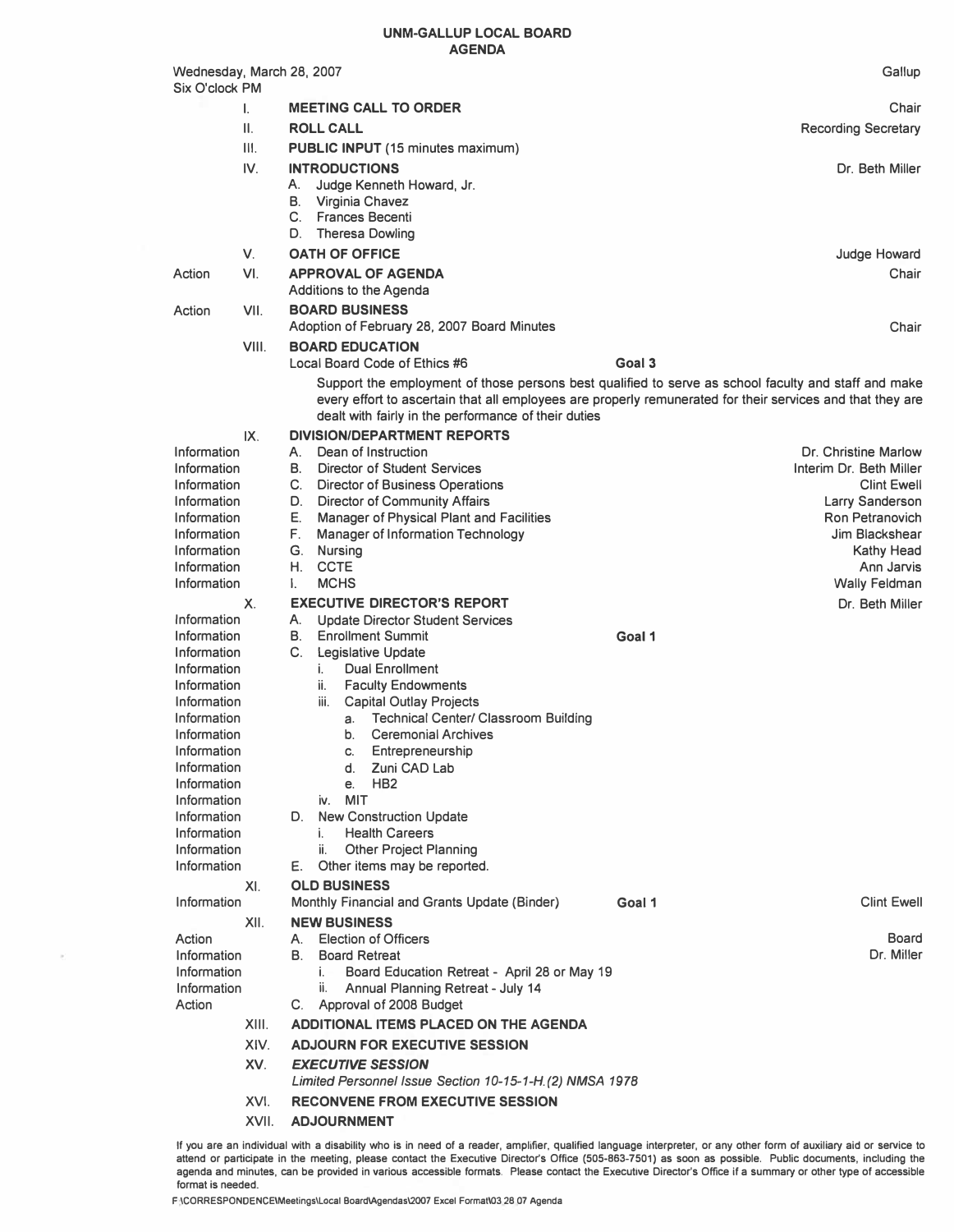Wednesday, April 25, 2007 Six O'clock PM

|                                                                                                                                                                   | I.      | <b>MEETING CALL TO ORDER</b>                                                                                                                                                                                                                                                                                                                                                                                                                                                                                    | Chair                                                                                                                                                                                    |
|-------------------------------------------------------------------------------------------------------------------------------------------------------------------|---------|-----------------------------------------------------------------------------------------------------------------------------------------------------------------------------------------------------------------------------------------------------------------------------------------------------------------------------------------------------------------------------------------------------------------------------------------------------------------------------------------------------------------|------------------------------------------------------------------------------------------------------------------------------------------------------------------------------------------|
|                                                                                                                                                                   | ₩.      | <b>ROLL CALL</b>                                                                                                                                                                                                                                                                                                                                                                                                                                                                                                | <b>Recording Secretary</b>                                                                                                                                                               |
|                                                                                                                                                                   | III.    | PUBLIC INPUT (15 minutes maximum)                                                                                                                                                                                                                                                                                                                                                                                                                                                                               |                                                                                                                                                                                          |
|                                                                                                                                                                   | IV.     | <b>INTRODUCTIONS</b><br>Reed Dasenbrock, Provost                                                                                                                                                                                                                                                                                                                                                                                                                                                                | Dr. Beth Miller                                                                                                                                                                          |
| Action                                                                                                                                                            | V.      | <b>APPROVAL OF AGENDA</b><br>Additions to the Agenda                                                                                                                                                                                                                                                                                                                                                                                                                                                            | Chair                                                                                                                                                                                    |
| Action                                                                                                                                                            | VI.     | <b>BOARD BUSINESS</b><br>Adoption of March 28, 2006, Board Minutes                                                                                                                                                                                                                                                                                                                                                                                                                                              | Chair                                                                                                                                                                                    |
|                                                                                                                                                                   | VII.    | <b>BOARD EDUCATION</b><br>Local Board Code of Ethics #7<br>Goal 3<br>Avoid temptation and outside pressure to use my position as a community college board member to<br>benefit myself or any other individual or agency apart from the total interest of the community college<br>district.                                                                                                                                                                                                                    |                                                                                                                                                                                          |
| Information<br>Information<br>Information<br>Information<br>Information<br>Information<br>Information<br>Information<br>Information                               | VIII.   | <b>DIVISION/DEPARTMENT REPORTS</b><br>Dean of instruction<br>А.<br>В.<br>Director of Student Services<br>C.<br>Director of Business Operations<br>Director of Community Affairs<br>D.<br>Manager of Physical Plant and Facilities<br>Е.<br>F.<br>Manager of Information Technology<br>G.<br>Nursing<br>Н.<br><b>CCTE</b><br><b>MCHS</b><br>I.                                                                                                                                                                   | Dr. Christine Marlow<br>Interim Dr. Beth Miller<br><b>Clint Ewell</b><br><b>Larry Sanderson</b><br>Ron Petranovich<br>Jim Blackshear<br>Kathy Head<br>Ann Jarvis<br><b>Wally Feldman</b> |
| Information<br>Information<br>Information<br>Information<br>Information<br>Information<br>Information<br>Information<br>Information<br>Information<br>Information | IX.     | <b>EXECUTIVE DIRECTOR'S REPORT</b><br><b>Update Director Student Services</b><br>A.<br>Meeting with President David Schmidly<br>В.<br>Board of Regents - Notification of Bond Sale<br>C.<br><b>AACC Conference Presentation</b><br>D.<br><b>HLC Conference</b><br>Е.,<br>F.<br>RCCA Conference, September 23-25, Albuquerque<br><b>NMACC Meeting</b><br>G.<br><b>New Construction Update</b><br>Н.<br><b>Health Careers</b><br>i.<br>ii.<br><b>Other Project Planning</b><br>Other items may be reported.<br>L. | Dr. Beth Miller                                                                                                                                                                          |
| Information                                                                                                                                                       | $X_{n}$ | <b>OLD BUSINESS</b><br>Monthly Financial and Grants Update (Binder)<br>Goal 1                                                                                                                                                                                                                                                                                                                                                                                                                                   | <b>Clint Ewell</b>                                                                                                                                                                       |
| Action                                                                                                                                                            | XI.     | <b>NEW BUSINESS</b><br>Approval of 2008 MCHS Budget                                                                                                                                                                                                                                                                                                                                                                                                                                                             | <b>Wally Feldman</b>                                                                                                                                                                     |
|                                                                                                                                                                   | XII.    | ADDITIONAL ITEMS PLACED ON THE AGENDA                                                                                                                                                                                                                                                                                                                                                                                                                                                                           |                                                                                                                                                                                          |
|                                                                                                                                                                   | XIII.   | <b>ADJOURN FOR EXECUTIVE SESSION</b>                                                                                                                                                                                                                                                                                                                                                                                                                                                                            |                                                                                                                                                                                          |
|                                                                                                                                                                   | XIV.    | <b>EXECUTIVE SESSION</b><br>Limited Personnel Issue Section 10-15-1-H.(2) NMSA 1978 - Board Evaluation of Executive Director                                                                                                                                                                                                                                                                                                                                                                                    |                                                                                                                                                                                          |
|                                                                                                                                                                   | XV.     | <b>RECONVENE FROM EXECUTIVE SESSION</b>                                                                                                                                                                                                                                                                                                                                                                                                                                                                         |                                                                                                                                                                                          |
|                                                                                                                                                                   | XVI.    | <b>ADJOURNMENT</b>                                                                                                                                                                                                                                                                                                                                                                                                                                                                                              |                                                                                                                                                                                          |

If you are an individual with a disability who is in need of a reader, amplifier, qualified language interpreter, or any other form of auxiliary aid or service to<br>attend or participate in the meeting, please contact the Ex format is needed.

Zuni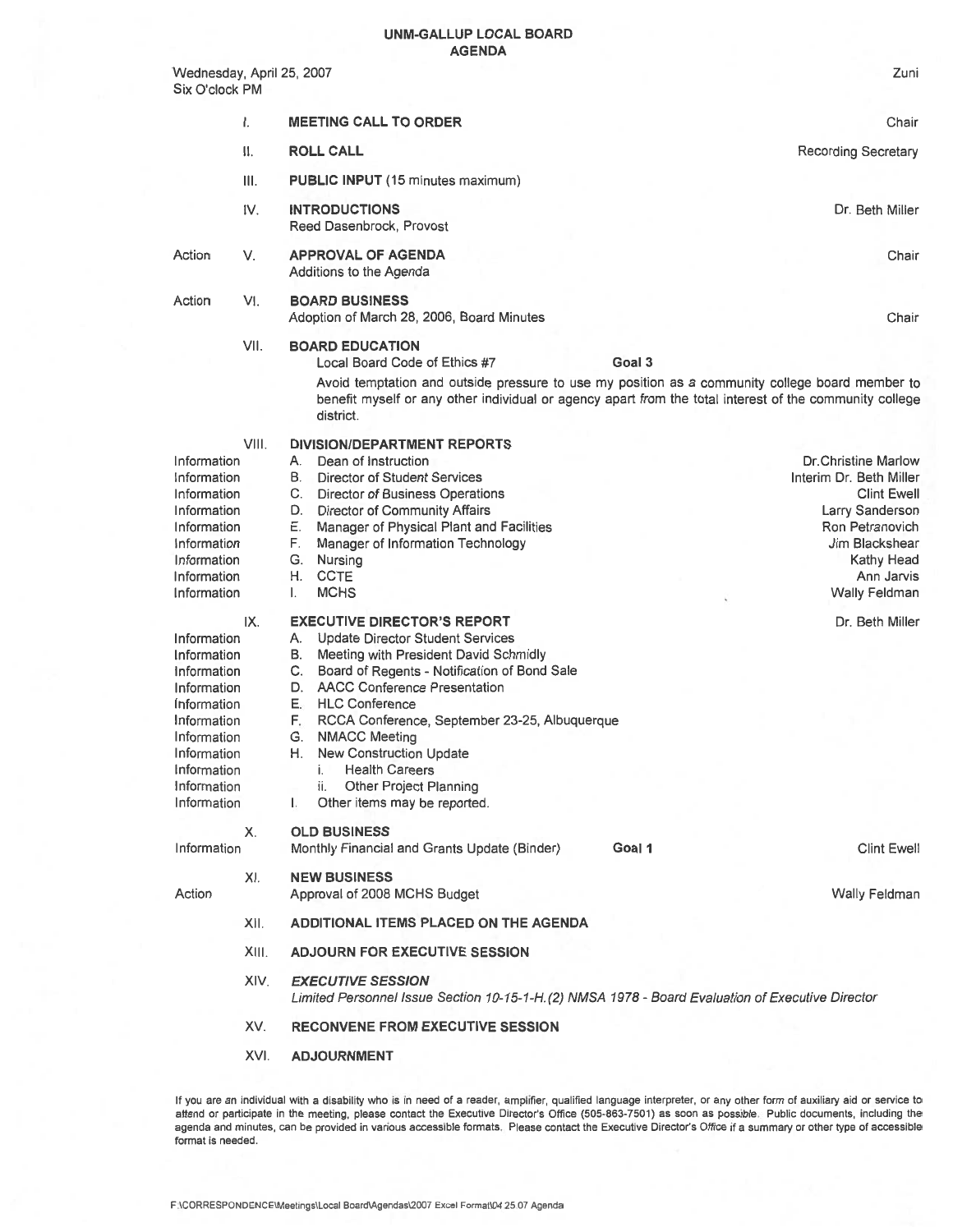#### **UNM-GALLUP LOCAL BOARD AGENDA**

Monday, May 18, 2007 Gallup Four O'clock I. MEETING CALL TO ORDER Chair II. ROLL CALL **Recording Secretary** III. PUBLIC INPUT (15 minutes maximum) Chair **IV. INTRODUCTIONS** 

Chair

Action

#### V. APPROVAL OF AGENDA Additions to the Agenda

Information VI. ADDITIONAL ITEMS PLACED ON THE AGENDA

Action VII. ADJOURN FOR EXECUTIVE SESSION

Information VIII. EXECUTIVE SESSION Executive Session pursuant to NM Open Meeting Act; Personnel Matter, Section 10-15-1-H.(2) NMSA 1978

Action IX. RECONVENE FROM EXECUTIVE SESSION

Action **XVI. ADJOURNMENT** 

If you are an individual with a disability who is in need of a reader, amplifier, qualified language interpreter, or any other form of auxiliary aid or service to attend or participate in the meeting, please contact the Executive Director's Office (505-863-7501) as soon as possible. Public documents, including the agenda and minutes, can be provided in various accessible formats. Please contact the Executive Director's Office if a summary or other type of accessible format is needed. Executive Session pursuant to NM Open Meeting Act; Personnel Matter, Section 10-15-1-H.(2) NMSA 1978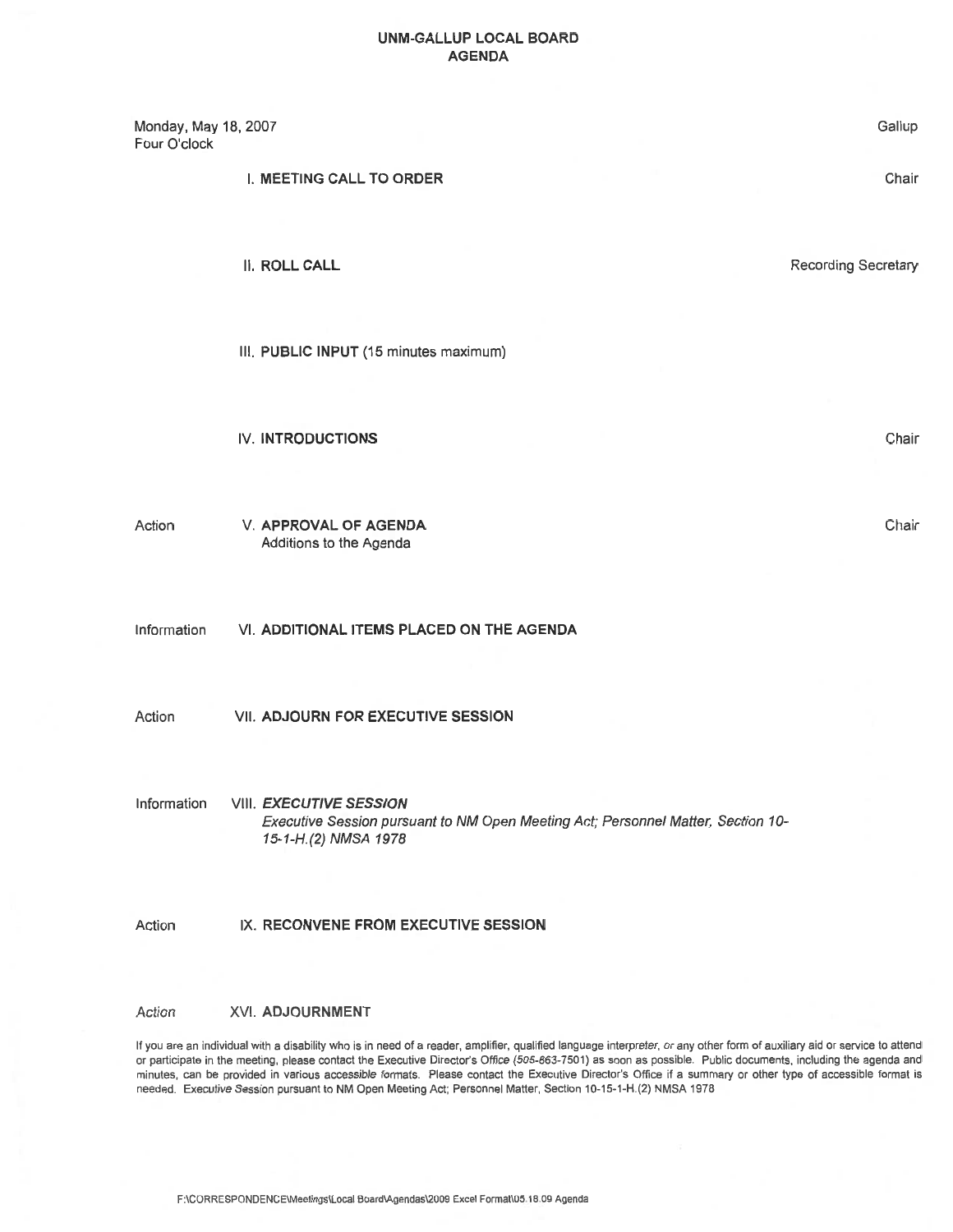Gallup

Wednesday, May 23, 2007 Six O'clock PM

|                                                                                                                                                    | l.    | <b>MEETING CALL TO ORDER</b>                                                                                                                                                                                                                                                                                                                                                                                                               | Chair                                                                                                                                                                                   |
|----------------------------------------------------------------------------------------------------------------------------------------------------|-------|--------------------------------------------------------------------------------------------------------------------------------------------------------------------------------------------------------------------------------------------------------------------------------------------------------------------------------------------------------------------------------------------------------------------------------------------|-----------------------------------------------------------------------------------------------------------------------------------------------------------------------------------------|
|                                                                                                                                                    | 11.   | <b>ROLL CALL</b>                                                                                                                                                                                                                                                                                                                                                                                                                           | <b>Recording Secretary</b>                                                                                                                                                              |
|                                                                                                                                                    | III.  | PUBLIC INPUT (15 minutes maximum)                                                                                                                                                                                                                                                                                                                                                                                                          |                                                                                                                                                                                         |
|                                                                                                                                                    | IV.   | <b>INTRODUCTIONS</b><br>None                                                                                                                                                                                                                                                                                                                                                                                                               | Dr. Beth Miller                                                                                                                                                                         |
| Action                                                                                                                                             | V.    | <b>APPROVAL OF AGENDA</b><br>Additions to the Agenda                                                                                                                                                                                                                                                                                                                                                                                       | Chair                                                                                                                                                                                   |
| Action                                                                                                                                             | VI.   | <b>BOARD BUSINESS</b><br>Adoption of April 25, 2006, Board Minutes                                                                                                                                                                                                                                                                                                                                                                         | Chair                                                                                                                                                                                   |
|                                                                                                                                                    | VII.  | <b>BOARD EDUCATION</b><br>Local Board Code of Ethics # 8<br>Goal 3<br>Accept that my primary function is to oversee the policies by which UNMG is administered; and that<br>the actual administration of the education programs is delegated to the Executive Director and her/his<br>staff while creating and maintaining a spirit of true cooperation and a mutually supportive relationship<br>with the Executive Director.             |                                                                                                                                                                                         |
| Information<br>Information<br>Information<br>Information<br>Information<br>Information<br>Information<br>Information<br>Information                | VIII. | <b>DIVISION/DEPARTMENT REPORTS</b><br>А.<br>Dean of Instruction<br><b>Director of Student Services</b><br>В.<br>С.<br>Director of Business Operations<br>D.<br><b>Director of Community Affairs</b><br>Е.<br>Manager of Physical Plant and Facilities<br>F.<br>Manager of Information Technology<br>G.<br>Nursing<br><b>CCTE</b><br>Η.<br><b>MCHS</b><br>Ι.                                                                                | <b>Dr.Christine Marlow</b><br>Interim Dr. Beth Miller<br><b>Clint Ewell</b><br>Larry Sanderson<br>Ron Petranovich<br>Jim Blackshear<br>Kathy Head<br>Ann Jarvis<br><b>Wally Feldman</b> |
| Information<br>Information<br>Information<br>Information<br>Information<br>Information<br>Information<br>Information<br>Information<br>Information | IX.   | <b>EXECUTIVE DIRECTOR'S REPORT</b><br>А.<br><b>Update Director Student Services</b><br>В.<br>RCCA Conference, September 23-25, Albuquerque<br>C.<br><b>Unser Equipment Donation</b><br>D. HED - Sale of Bonds<br>Е.<br>Met with Zuni Governor Cooeyate<br>F.<br><b>Entrepreneurship Meeting</b><br><b>New Construction Update</b><br>G.<br><b>Health Careers</b><br>İ.<br>Other Project Planning<br>ii.<br>H. Other items may be reported. | Dr. Beth Miller                                                                                                                                                                         |
| Information                                                                                                                                        | Х.    | <b>OLD BUSINESS</b><br>Monthly Financial and Grants Update (Binder)<br>Goal 1                                                                                                                                                                                                                                                                                                                                                              | <b>Clint Ewell</b>                                                                                                                                                                      |
| Action                                                                                                                                             | XI.   | <b>NEW BUSINESS</b><br>MCHS Addendum to Operating Agreement                                                                                                                                                                                                                                                                                                                                                                                | Wally Feldman                                                                                                                                                                           |
|                                                                                                                                                    | XII.  | ADDITIONAL ITEMS PLACED ON THE AGENDA                                                                                                                                                                                                                                                                                                                                                                                                      |                                                                                                                                                                                         |
|                                                                                                                                                    | XIII. | <b>ADJOURN FOR EXECUTIVE SESSION</b><br><b>EXECUTIVE SESSION</b>                                                                                                                                                                                                                                                                                                                                                                           |                                                                                                                                                                                         |
|                                                                                                                                                    |       | Limited Personnel Issue Section 10-15-1-H.(2) NMSA 1978                                                                                                                                                                                                                                                                                                                                                                                    |                                                                                                                                                                                         |
|                                                                                                                                                    | XIV.  | <b>RECONVENE FROM EXECUTIVE SESSION</b>                                                                                                                                                                                                                                                                                                                                                                                                    |                                                                                                                                                                                         |
|                                                                                                                                                    | XV.   | <b>ADJOURNMENT</b>                                                                                                                                                                                                                                                                                                                                                                                                                         |                                                                                                                                                                                         |

If you are an individual with a disability who is in need of a reader, amplifier, qualified language interpreter, or any other form of auxiliary aid or service to attend or participate in the meeting, please contact the Executive Director's Office (505-863-7501) as soon as possible. Public documents, including the agenda and minutes, can be provided in various accessible formats. Pl format is needed.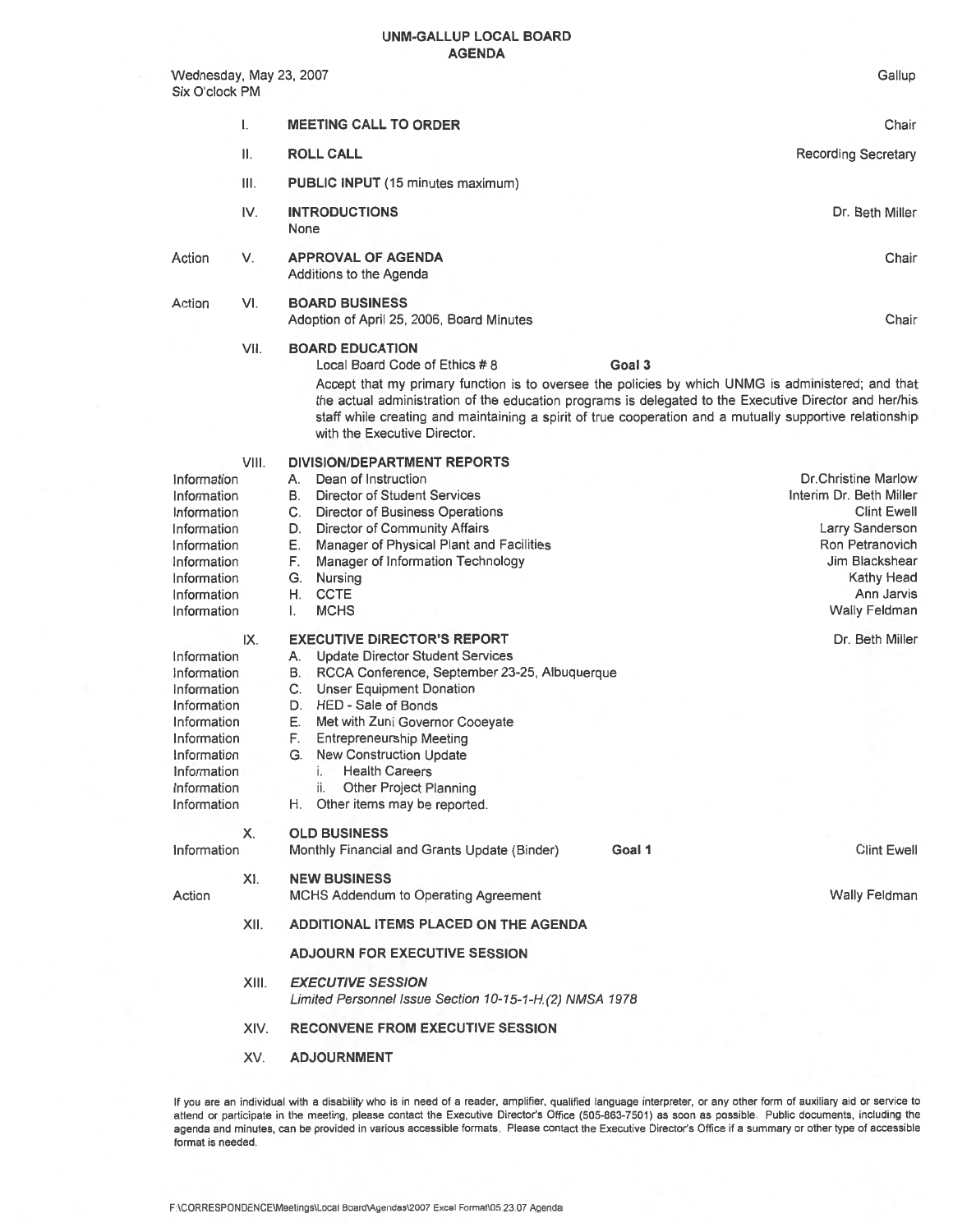Zuni

Wednesday, June 20, 2007 Six O'clock PM

|                                                                                                                                                                   | <b>I. MEETING CALL TO ORDER</b>                                                                                                                                                                                                                                                                                                                                                                                           |        | Chair                                                                                                                                                                                          |
|-------------------------------------------------------------------------------------------------------------------------------------------------------------------|---------------------------------------------------------------------------------------------------------------------------------------------------------------------------------------------------------------------------------------------------------------------------------------------------------------------------------------------------------------------------------------------------------------------------|--------|------------------------------------------------------------------------------------------------------------------------------------------------------------------------------------------------|
|                                                                                                                                                                   | <b>II. ROLL CALL</b>                                                                                                                                                                                                                                                                                                                                                                                                      |        | Recording Secretary                                                                                                                                                                            |
|                                                                                                                                                                   | III. PUBLIC INPUT (15 minutes maximum)                                                                                                                                                                                                                                                                                                                                                                                    |        |                                                                                                                                                                                                |
|                                                                                                                                                                   | <b>IV. INTRODUCTIONS</b><br>Duane Brown, Modrall, Sperling, Roehl, Harris & Sisk, P.A.                                                                                                                                                                                                                                                                                                                                    |        | Dr. Beth Miller                                                                                                                                                                                |
| Action                                                                                                                                                            | <b>V. APPROVAL OF AGENDA</b><br>Additions to the Agenda                                                                                                                                                                                                                                                                                                                                                                   |        | Chair                                                                                                                                                                                          |
| Action                                                                                                                                                            | <b>VI. BOARD BUSINESS</b><br>Adoption of April 25, 2006, Board Minutes                                                                                                                                                                                                                                                                                                                                                    |        | Chair                                                                                                                                                                                          |
|                                                                                                                                                                   | <b>VII. BOARD EDUCATION</b><br>Local Board Code of Ethics #9                                                                                                                                                                                                                                                                                                                                                              | Goal 3 |                                                                                                                                                                                                |
|                                                                                                                                                                   | Welcome and encourage active participation and cooperation by citizens, organizations, and the media<br>with respect to current college operations and proposed future developments, for a better<br>understanding of their needs and improvement of relations with the public that I serve.                                                                                                                              |        |                                                                                                                                                                                                |
| Information<br>Information<br>Information<br>Information<br>Information<br>Information<br>Information<br>Information<br>Information                               | <b>VIII. DIVISION/DEPARTMENT REPORTS</b><br>A. Dean of Instruction<br><b>B. Director of Student Services</b><br>C. Director of Business Operations<br>D. Director of Community Affairs<br>E. Manager of Physical Plant and Facilities<br>F. Manager of Information Technology<br>G. Nursing<br>H. CCTE<br>I. MCHS                                                                                                         |        | <b>Dr.Christine Marlow</b><br>Interim Dr. Beth Miller<br><b>Clint Ewell</b><br>Larry Sanderson<br>Ron Petranovich<br>Jim Blackshear<br><b>Kathy Head</b><br>Ann Jarvis<br><b>Wally Feldman</b> |
| Information<br>Information<br>Information<br>Information<br>Information<br>Information<br>Information<br>Information<br>Information<br>Information<br>Information | IX. EXECUTIVE DIRECTOR'S REPORT<br>A. RCCA Conference, September 23-25, Albuquerque<br>B. Met with Mayor Mendoza<br>C. Met with Zuni School Board<br>D. NMACC Meeting<br>E. Reception for President Schmidly<br>F. Strategic Planning Meeting, June 19<br>G. Board Retreat Agenda<br>H. New Construction Update<br><b>Health Careers</b><br>i.<br><b>Other Project Planning</b><br>ii.<br>I. Other items may be reported. |        | Dr. Beth Miller                                                                                                                                                                                |
| Information                                                                                                                                                       | <b>X. OLD BUSINESS</b><br>Monthly Financial and Grants Update (Binder)                                                                                                                                                                                                                                                                                                                                                    | Goal 1 | <b>Clint Ewell</b>                                                                                                                                                                             |
| Action<br>Information                                                                                                                                             | <b>XI. NEW BUSINESS</b><br>Resolution - Notice of Bond Sale<br>Possible Special Board Meeting in July                                                                                                                                                                                                                                                                                                                     |        | Duane Brown<br>Duane Brown                                                                                                                                                                     |
|                                                                                                                                                                   | <b>XII. ADDITIONAL ITEMS PLACED ON THE AGENDA</b>                                                                                                                                                                                                                                                                                                                                                                         |        |                                                                                                                                                                                                |
| Action                                                                                                                                                            | <b>XIII. ADJOURN FOR EXECUTIVE SESSION</b>                                                                                                                                                                                                                                                                                                                                                                                |        |                                                                                                                                                                                                |
|                                                                                                                                                                   | XIV. EXECUTIVE SESSION<br>Limited Personnel Issue Section 10-15-1-H.(2) NMSA 1978                                                                                                                                                                                                                                                                                                                                         |        |                                                                                                                                                                                                |
| Action                                                                                                                                                            | <b>XV. RECONVENE FROM EXECUTIVE SESSION</b>                                                                                                                                                                                                                                                                                                                                                                               |        |                                                                                                                                                                                                |
| Action                                                                                                                                                            | <b>XVI. ADJOURNMENT</b>                                                                                                                                                                                                                                                                                                                                                                                                   |        |                                                                                                                                                                                                |
|                                                                                                                                                                   |                                                                                                                                                                                                                                                                                                                                                                                                                           |        |                                                                                                                                                                                                |

If you are an individual with a disability who is in need of a reader, amplifier, qualified language interpreter, or any other form of auxiliary aid or service to attend or participate in the meeting, please contact the Executive Director's Office (505-863-7501) as soon as possible. Public documents, including the agenda and minutes, can be provided in various accessible formats. Please contact the Executive Director's Office if a summary or other type of accessible format is needed.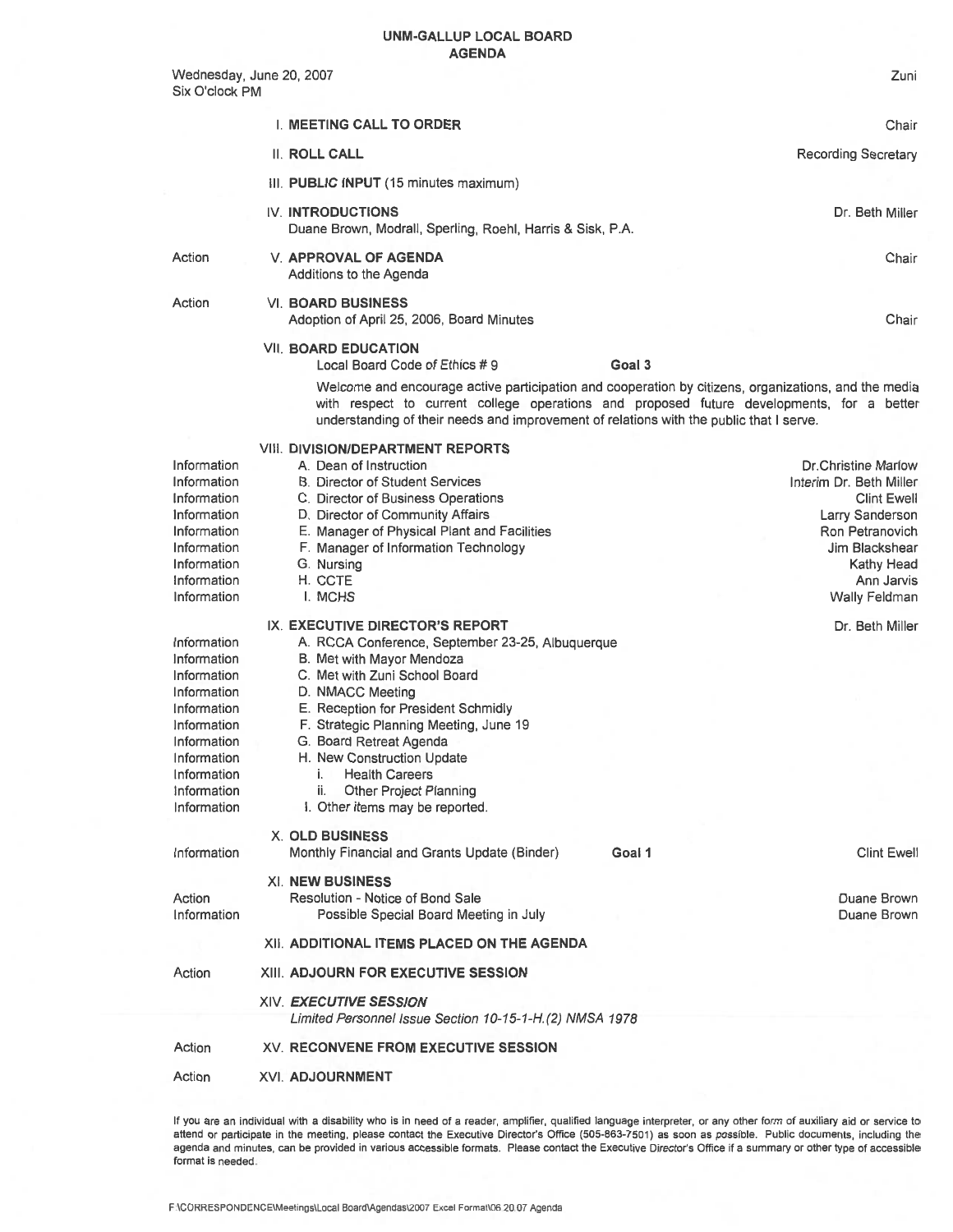# **UNM Gallup Local Board Planning Retreat**

La Quinta Inn July 14, 2007  $9:00$  a.m.  $-2:00$  p.m.

## **Agenda**

### 9:00 Welcome & Introductions

#### 9:15 News and Updates

• Trends and issues across UNM and in education across the state.

#### 9:45 Strategic Plan Update Status

- June 19, 2007 Zuni Community Meeting
- Overall Status Report

### 10:30 Break

### 10:45 Local Board Goals for 2008

- Review of present goals
- Discussion of possible directions for the UNMG Local Board, e.g.,
	- o Recruitment/Enrollment
	- o Collaboration with Tribal entities
	- o Getting information about UNMG to the community
	- o Others

#### Noon Lunch

- 12:45 Local Board Goals for 2008 (continued)
- 1:30 Review of Board By-Laws and Ethics
- 1:50 Next Year's Meeting Dates
- 2:00 Adjourn

F ICORRESPONDENCE\Meetings\Local Board\Retreats\2007\2007 Summer\Agenda 07 14 07 doc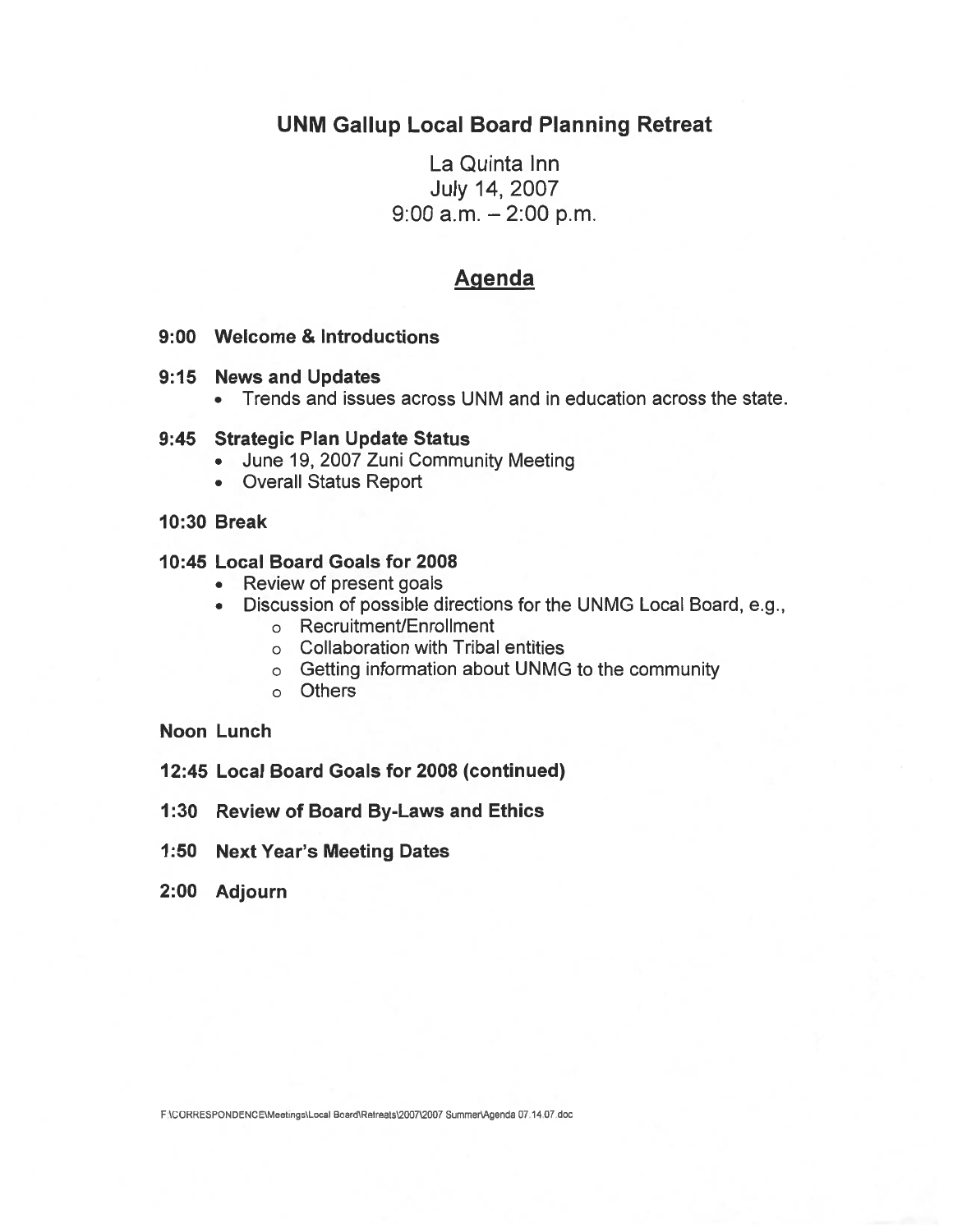#### UNM-GALLUP LOCAL BOARD **AGENDA**

| Six O'clock PM | Tuesday, July 17, 2007                                                                                                                                                                     | Gallup                                                 |
|----------------|--------------------------------------------------------------------------------------------------------------------------------------------------------------------------------------------|--------------------------------------------------------|
|                | <b>I. MEETING CALL TO ORDER</b>                                                                                                                                                            | Chair                                                  |
|                | <b>II. ROLL CALL</b>                                                                                                                                                                       | <b>Recording Secretary</b>                             |
|                | III. PUBLIC INPUT (15 minutes maximum)                                                                                                                                                     |                                                        |
|                | <b>IV. INTRODUCTIONS</b><br>Duane Brown, Attorney, Modrall, Sperling, Roehl, Harris & Sisk, P.A.<br>$A_{-}$<br>Al Clemmons, Senior Vice President, George K. Baum & Company<br>$B_{\cdot}$ | Dr. Beth Miller                                        |
| Action         | <b>V. APPROVAL OF AGENDA</b><br>Additions to the Agenda                                                                                                                                    | Chair                                                  |
| Action         | <b>VI. NEW BUSINESS</b><br>A. Resolution - Bond Sale<br>B. Board Appointment to MCHS Advisory Board<br>Next meeting August 16, CH119 at 3 p.m.<br>i.<br>C. Update on Board Retreat         | Al Clemmons<br>Wally Feldman<br><b>Theresa Dowling</b> |
|                | <b>VII. ADDITIONAL ITEMS PLACED ON THE AGENDA</b>                                                                                                                                          |                                                        |
| Action         | <b>VIII. ADJOURNMENT</b>                                                                                                                                                                   |                                                        |

If you are an individual with a disability who is in need of a reader, amplifier, qualified language interpreter, or any other form of auxiliary aid or service to attend or participate in the meeting, please contact the Ex agenda and minutes, can be provided in various accessible formats. Please contact the Executive Director's Office if a summary or other type of accessible format is needed.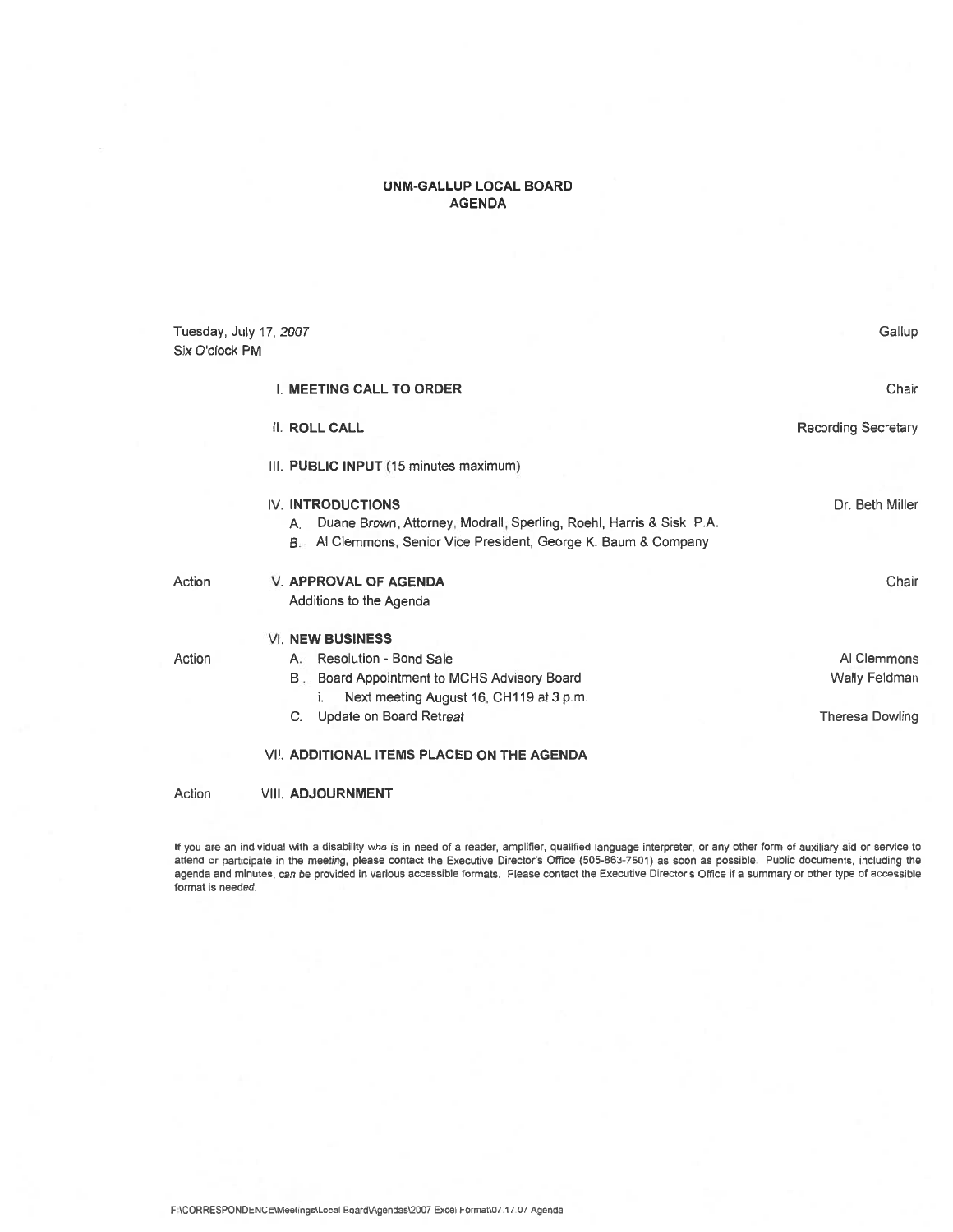Gallup

Wednesday, August 22, 2007  $\epsilon$ 

| Six O'clock PM                                                                                                                                                    |                                                                                                                                                                                                                                                                                                                                                                                                                                                                                                                       |                                                                                                                                                                     |
|-------------------------------------------------------------------------------------------------------------------------------------------------------------------|-----------------------------------------------------------------------------------------------------------------------------------------------------------------------------------------------------------------------------------------------------------------------------------------------------------------------------------------------------------------------------------------------------------------------------------------------------------------------------------------------------------------------|---------------------------------------------------------------------------------------------------------------------------------------------------------------------|
|                                                                                                                                                                   | I. MEETING CALL TO ORDER                                                                                                                                                                                                                                                                                                                                                                                                                                                                                              | Chair                                                                                                                                                               |
|                                                                                                                                                                   | <b>II. ROLL CALL</b>                                                                                                                                                                                                                                                                                                                                                                                                                                                                                                  | <b>Recording Secretary</b>                                                                                                                                          |
|                                                                                                                                                                   | III. PUBLIC INPUT (15 minutes maximum)                                                                                                                                                                                                                                                                                                                                                                                                                                                                                |                                                                                                                                                                     |
|                                                                                                                                                                   | IV. INTRODUCTIONS<br><b>UNM-G Devlop Board</b>                                                                                                                                                                                                                                                                                                                                                                                                                                                                        | Dr. Beth Miller                                                                                                                                                     |
| Action                                                                                                                                                            | <b>V. APPROVAL OF AGENDA</b><br>Additions to the Agenda                                                                                                                                                                                                                                                                                                                                                                                                                                                               | Chair                                                                                                                                                               |
| Action                                                                                                                                                            | <b>VI. BOARD BUSINESS</b><br>Adoption of June 20, 2007, Board Minutes<br>Adoption of July 17, 2007, Board Minutes                                                                                                                                                                                                                                                                                                                                                                                                     | Chair                                                                                                                                                               |
|                                                                                                                                                                   | <b>VII. BOARD EDUCATION</b><br>Local Board Code of Ethics #10                                                                                                                                                                                                                                                                                                                                                                                                                                                         | Gloria Skeet deCruz                                                                                                                                                 |
|                                                                                                                                                                   | Remember that it is as important for the board to understand and evaluate the educational program of<br>the community college as it is to plan for the business of college operation.                                                                                                                                                                                                                                                                                                                                 |                                                                                                                                                                     |
|                                                                                                                                                                   | VIII. DIVISION/DEPARTMENT REPORTS                                                                                                                                                                                                                                                                                                                                                                                                                                                                                     |                                                                                                                                                                     |
| Information<br>Information<br>Information<br>Information<br>Information<br>Information<br>Information<br>Information                                              | A. Dean of Instruction<br><b>B. Director of Student Services</b><br>C. Director of Business Operations<br>D. Director of Community Affairs<br>E. Manager of Physical Plant and Facilities<br>F. Manager of Information Technology<br>G. Nursing<br>H. MCHS                                                                                                                                                                                                                                                            | Dr. Christine Marlow<br>Interim Dr. Beth Miller<br><b>Clint Ewell</b><br>Larry Sanderson<br>Ron Petranovich<br>Jim Blackshear<br>Kathy Head<br><b>Wally Feldman</b> |
| Information<br>Information<br>Information<br>Information<br>Information<br>Information<br>Information<br>Information<br>Information<br>Information<br>Information | IX. EXECUTIVE DIRECTOR'S REPORT<br>A. President Schmidly's Visit, September 18-19<br>B. Nursing Enhancement Award \$230,000<br>C. RCCA Conference, September 23-25, Albuquerque<br>D. New Construction Update<br><b>Health Careers 2</b><br>i.<br>ü.<br>Other Project Planning<br>E. Enrollment update<br>Placement<br>i.<br>ii.<br>Disenrollment<br>F. HED Planng Session<br>G. Internal Audit<br>H. Director Student Services<br>I. Tim Karpoff's Strategic Plan Progress Report<br>J. Other items may be reported. | Dr. Beth Miller                                                                                                                                                     |
| Information                                                                                                                                                       | <b>X. OLD BUSINESS</b><br>Monthly Financial and Grants Update (Binder)                                                                                                                                                                                                                                                                                                                                                                                                                                                | <b>Clint Ewell</b>                                                                                                                                                  |
| Action<br>Action<br>Information<br>Information                                                                                                                    | <b>XI. NEW BUSINESS</b><br>A. Open Meetings Resolution<br>B. Adoption of Local Board Code of Ethics<br>C. 2008-2009 UNM-G Budget<br>2007 Final Financial Results<br>D.                                                                                                                                                                                                                                                                                                                                                | Chair<br>Chair<br><b>Clint Ewell</b><br><b>Clint Ewell</b>                                                                                                          |
|                                                                                                                                                                   | XII. ADDITIONAL ITEMS PLACED ON THE AGENDA                                                                                                                                                                                                                                                                                                                                                                                                                                                                            |                                                                                                                                                                     |
| Action                                                                                                                                                            | XIII. ADJOURN FOR EXECUTIVE SESSION                                                                                                                                                                                                                                                                                                                                                                                                                                                                                   |                                                                                                                                                                     |
|                                                                                                                                                                   | XIV. <i>EXECUTIVE SESSION</i><br>Limited Personnel Issue Section 10-15-1-H.(2) NMSA 1978                                                                                                                                                                                                                                                                                                                                                                                                                              |                                                                                                                                                                     |
| Action                                                                                                                                                            | <b>XV. RECONVENE FROM EXECUTIVE SESSION</b>                                                                                                                                                                                                                                                                                                                                                                                                                                                                           |                                                                                                                                                                     |
| Action                                                                                                                                                            | <b>XVI. ADJOURNMENT</b>                                                                                                                                                                                                                                                                                                                                                                                                                                                                                               |                                                                                                                                                                     |
|                                                                                                                                                                   |                                                                                                                                                                                                                                                                                                                                                                                                                                                                                                                       |                                                                                                                                                                     |

If you are an individual with a disability who is in need of a reader, amplifier, qualified language interpreter, or any other form of auxiliary aid or service to attend or participate in the meeting, please contact the Executive Director's Office (505-863-7501) as soon as possible. Public documents, including the agenda and minutes, can be provided in various accessible formats. Please contact the Executive Director's Office if a summary or other type of accessible format is needed. Executive Session pursuant to NM Open Meeting Act; Personnel Matter, Section 10-15-1-H.(2) NMSA 1978.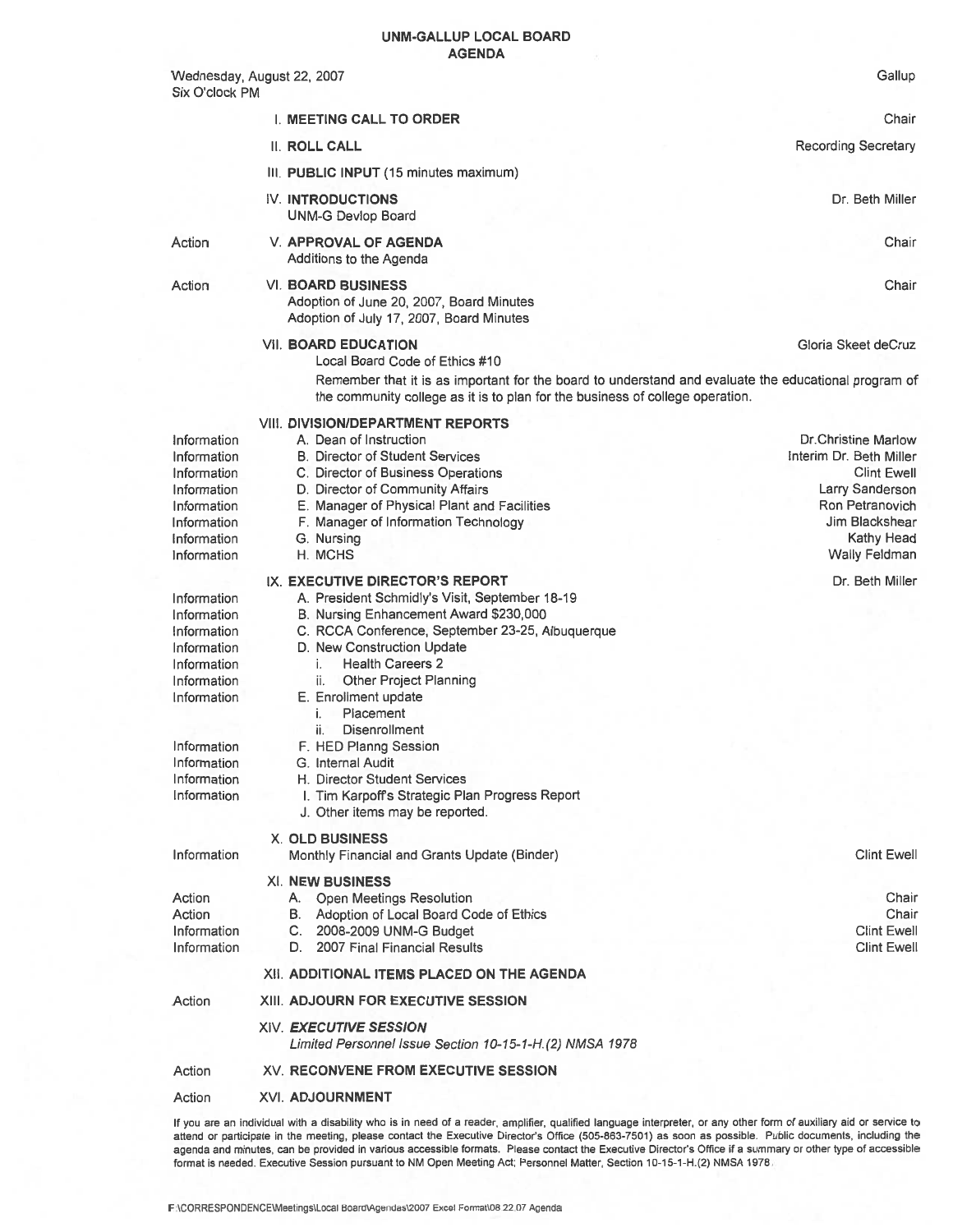#### **UNM-GALLUP LOCAL BOARD AGENDA**

Zuni

Wednesday, September 19, 2007 Six O'clock PM

| <b>SIX O'CIOCK PIVE</b>                                                                                                                                                                         |                                                                                                                                                                                                                                                                                                                                                                                                                                                                                                                                                                                               |                                                                                                                                                        |
|-------------------------------------------------------------------------------------------------------------------------------------------------------------------------------------------------|-----------------------------------------------------------------------------------------------------------------------------------------------------------------------------------------------------------------------------------------------------------------------------------------------------------------------------------------------------------------------------------------------------------------------------------------------------------------------------------------------------------------------------------------------------------------------------------------------|--------------------------------------------------------------------------------------------------------------------------------------------------------|
|                                                                                                                                                                                                 | <b>I. MEETING CALL TO ORDER</b>                                                                                                                                                                                                                                                                                                                                                                                                                                                                                                                                                               | Chair                                                                                                                                                  |
|                                                                                                                                                                                                 | <b>II. ROLL CALL</b>                                                                                                                                                                                                                                                                                                                                                                                                                                                                                                                                                                          | <b>Recording Secretary</b>                                                                                                                             |
|                                                                                                                                                                                                 | III. PUBLIC INPUT (15 minutes maximum)                                                                                                                                                                                                                                                                                                                                                                                                                                                                                                                                                        |                                                                                                                                                        |
|                                                                                                                                                                                                 | <b>IV. INTRODUCTIONS</b><br>A. Paul Kraft, Director Student Services<br>B. Kaye Peery, Superintendent, ZPS<br>C. Zuni Board of Education<br>i.<br>Ernest Mackel, President<br>ii.<br><b>Andrew Othole</b><br>George DeVries<br>ill.                                                                                                                                                                                                                                                                                                                                                           | Dr. Beth Miller                                                                                                                                        |
| Action                                                                                                                                                                                          | V. APPROVAL OF AGENDA<br>Additions to the Agenda                                                                                                                                                                                                                                                                                                                                                                                                                                                                                                                                              | Chair                                                                                                                                                  |
| Action                                                                                                                                                                                          | <b>VI. BOARD BUSINESS</b><br>Adoption of August 22, 2007, Board Minutes                                                                                                                                                                                                                                                                                                                                                                                                                                                                                                                       | Chair                                                                                                                                                  |
|                                                                                                                                                                                                 | <b>VII. BOARD EDUCATION</b><br>Local Board Code of Ethics #11<br>Bear in mind that once a decision is made that the board speaks with one voice.                                                                                                                                                                                                                                                                                                                                                                                                                                              | June Shack                                                                                                                                             |
| Information<br>Information<br>Information<br>Information<br>Information<br>Information<br>Information<br>Information                                                                            | <b>VIII. DIVISION/DEPARTMENT REPORTS</b><br>A. Dean of Instruction<br><b>B. Director of Student Services</b><br>C. Director of Business Operations<br>D. Director of Community Affairs<br>E. Manager of Physical Plant and Facilities<br>F. Manager of Information Technology<br>G. Nursing<br>H. MCHS                                                                                                                                                                                                                                                                                        | Dr. Christine Marlow<br>Paul Kraft<br><b>Clint Ewell</b><br>Larry Sanderson<br>Ron Petranovich<br>Jim Blackshear<br>Kathy Head<br><b>Wally Feldman</b> |
| Information<br>Information<br>Information<br>Information<br>Information<br>Information<br>Information<br>Information<br>Information<br>Information<br>Information<br>Information<br>Information | IX. EXECUTIVE DIRECTOR'S REPORT<br>A. Alignment Task Force Legislative Education Committee<br>B. Report on President Schmidly's Visit<br>C. RCCA Conference, September 23-25, Albuquerque<br>D. ACCT Conference, September 26-29, San Diego<br>E. New Construction Update<br><b>Student Life Building</b><br>İ.<br><b>Technical Classroom Building</b><br>ii.<br>F. Enrollment update<br>Placement<br>i.<br>ii.<br>Disenrollment<br>G. Inaguration of President Schmidly - October 7<br>H. Housing Survey<br>I. Update on Zuni Community Forum - October 4<br>J. Other items may be reported. | Dr. Beth Miller                                                                                                                                        |
| Information                                                                                                                                                                                     | <b>X. OLD BUSINESS</b><br>Monthly Financial and Grants Update (Binder)                                                                                                                                                                                                                                                                                                                                                                                                                                                                                                                        | <b>Clint Ewell</b>                                                                                                                                     |
| Information<br>Information                                                                                                                                                                      | <b>XI. NEW BUSINESS</b><br>Discussion with ZPS Board<br>А.<br>Appointment to MCHS Governing Board<br>В.                                                                                                                                                                                                                                                                                                                                                                                                                                                                                       | Chair<br>Chair                                                                                                                                         |
|                                                                                                                                                                                                 | XII. ADDITIONAL ITEMS PLACED ON THE AGENDA                                                                                                                                                                                                                                                                                                                                                                                                                                                                                                                                                    |                                                                                                                                                        |
| Action                                                                                                                                                                                          | <b>XIII. ADJOURN FOR EXECUTIVE SESSION</b>                                                                                                                                                                                                                                                                                                                                                                                                                                                                                                                                                    |                                                                                                                                                        |
|                                                                                                                                                                                                 | <b>XIV. EXECUTIVE SESSION</b><br>Limited Personnel Issue Section 10-15-1-H.(2) NMSA 1978                                                                                                                                                                                                                                                                                                                                                                                                                                                                                                      |                                                                                                                                                        |
| Action                                                                                                                                                                                          | <b>XV. RECONVENE FROM EXECUTIVE SESSION</b>                                                                                                                                                                                                                                                                                                                                                                                                                                                                                                                                                   |                                                                                                                                                        |
| Action                                                                                                                                                                                          | <b>XVI. ADJOURNMENT</b>                                                                                                                                                                                                                                                                                                                                                                                                                                                                                                                                                                       |                                                                                                                                                        |
|                                                                                                                                                                                                 | individual with a dieability who is in need of a reader, amplifier, qualified language interpr                                                                                                                                                                                                                                                                                                                                                                                                                                                                                                |                                                                                                                                                        |

If you are an individual with a disability who is in need of a reader, amplifier, qualified language interpreter, or any other form of auxiliary aid or service to attend or participate in the meeting, please contact the Executive Director's Office (505-863-7501) as soon as possible. Public documents, including the agenda and minutes, can be provided in various accessible formats. Please contact the Executive Director's Office if a summary or other type of accessible format is needed. Executive Session pursuant to NM Open Meeting Act; Personnel Matter, Section 10-15-1-H.(2) NMSA 1978.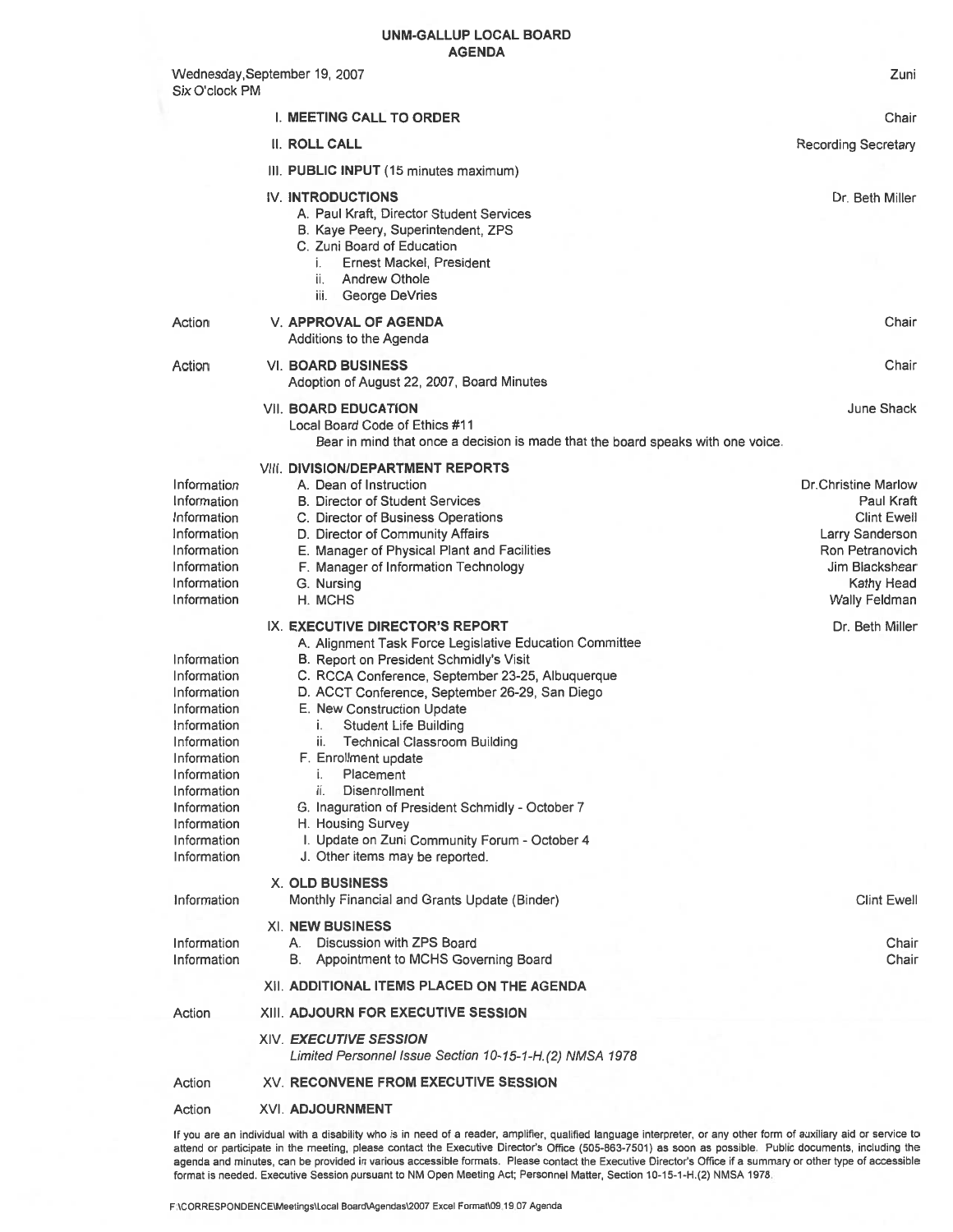Gallup

Wednesday, October 24, 2007 Six O'clock PM

|                                                                                                                                     | <b>I. MEETING CALL TO ORDER</b>                                                                                                                                                                                                                                                                                                                                                                                                                    | Chair                                                                                                                                                                       |
|-------------------------------------------------------------------------------------------------------------------------------------|----------------------------------------------------------------------------------------------------------------------------------------------------------------------------------------------------------------------------------------------------------------------------------------------------------------------------------------------------------------------------------------------------------------------------------------------------|-----------------------------------------------------------------------------------------------------------------------------------------------------------------------------|
|                                                                                                                                     | <b>II. ROLL CALL</b>                                                                                                                                                                                                                                                                                                                                                                                                                               | <b>Recording Secretary</b>                                                                                                                                                  |
|                                                                                                                                     | III. PUBLIC INPUT (15 minutes maximum)                                                                                                                                                                                                                                                                                                                                                                                                             |                                                                                                                                                                             |
|                                                                                                                                     | <b>IV. INTRODUCTIONS</b><br>None                                                                                                                                                                                                                                                                                                                                                                                                                   | Dr. Beth Miller                                                                                                                                                             |
| Action                                                                                                                              | V. APPROVAL OF AGENDA<br>Additions to the Agenda                                                                                                                                                                                                                                                                                                                                                                                                   | Chair                                                                                                                                                                       |
| Action                                                                                                                              | <b>VI. BOARD BUSINESS</b><br>Adoption of September 19, 2007, Board Minutes                                                                                                                                                                                                                                                                                                                                                                         | Chair                                                                                                                                                                       |
|                                                                                                                                     | <b>VII. BOARD EDUCATION</b><br>A. Local Board Code of Ethics #12<br>Finally, strive step by step toward ideal conditions for the most effective community college board<br>service to my community, in a spirit of teamwork and devotion to public education as the greatest<br>instrument for the preservation and the perpetuation of our representative democracy.<br>Report on ACCT Conference<br>В.<br>C.<br>Board Education for next meeting | Dr. Francis Becenti<br>Virginia Chavez<br>Chair                                                                                                                             |
| Information<br>Information<br>Information<br>Information<br>Information<br>Information<br>Information<br>Information<br>Information | VIII. DIVISION/DEPARTMENT REPORTS<br>A. Dean of Instruction<br><b>B. Director of Student Services</b><br>C. Director of Business Operations<br>D. Director of Community Affairs<br>E. Manager of Physical Plant and Facilities<br>F. Manager of Information Technology<br>G. Nursing<br>H. MCHS<br>I. AQIP                                                                                                                                         | <b>Dr. Christine Marlow</b><br>Dr. Paul Kraft<br>Kate Moore<br>Larry Sanderson<br>Ron Petranovich<br>Jim Blackshear<br>Kathy Head<br><b>Wally Feldman</b><br>Robert Hoffman |
| Information<br>Information<br>Information<br>Information<br>Information<br>Information<br>Information<br>Information                | IX. EXECUTIVE DIRECTOR'S REPORT<br>A. Instalaltion of President Schmidly - Oct. 7<br><b>B. RCCA Conference</b><br>C. Housing Survey<br>D. New Construction Update<br>E. Update on Zuni Community Forum<br>F. Luncheon Meeting with UNMA Student Affairs<br>G. Entrepreneurship Meeting with UNMA<br>H. Update NMACC State Meeting<br>I. Other items may be reported.                                                                               | Dr. Beth Miller                                                                                                                                                             |
| Information                                                                                                                         | <b>X. OLD BUSINESS</b><br>Monthly Financial and Grants Update (Binder)                                                                                                                                                                                                                                                                                                                                                                             | Kate Moore                                                                                                                                                                  |
|                                                                                                                                     | <b>XI. NEW BUSINESS</b><br><b>Dual Credit</b><br>А.<br>Zuni Transportation<br>В.                                                                                                                                                                                                                                                                                                                                                                   | Ann Jarvis<br>Fred Wey                                                                                                                                                      |
|                                                                                                                                     | XII. ADDITIONAL ITEMS PLACED ON THE AGENDA                                                                                                                                                                                                                                                                                                                                                                                                         |                                                                                                                                                                             |
| Action                                                                                                                              | XIII. ADJOURN FOR EXECUTIVE SESSION                                                                                                                                                                                                                                                                                                                                                                                                                |                                                                                                                                                                             |
|                                                                                                                                     | <b>XIV. EXECUTIVE SESSION</b><br>Limited Personnel Issue Section 10-15-1-H.(2) NMSA 1978                                                                                                                                                                                                                                                                                                                                                           |                                                                                                                                                                             |
| Action                                                                                                                              | <b>XV. RECONVENE FROM EXECUTIVE SESSION</b>                                                                                                                                                                                                                                                                                                                                                                                                        |                                                                                                                                                                             |
| Action                                                                                                                              | <b>XVI. ADJOURNMENT</b>                                                                                                                                                                                                                                                                                                                                                                                                                            |                                                                                                                                                                             |

If you are an individual with a disability who is in need of a reader, amplifier, qualified language interpreter, or any other form of auxiliary aid or service to attend or participate in the meeting, please contact the Executive Director's Office (505-863-7501) as soon as possible. Public documents, including the agenda and minutes, can be provided in various accessible formats. Please contact the Executive Director's Office if a summary or other type of accessible format is needed. Executive Session pursuant to NM Open Meeting Act, Personnel Matter, Section 10-15-1-H.(2) NMSA 1978.